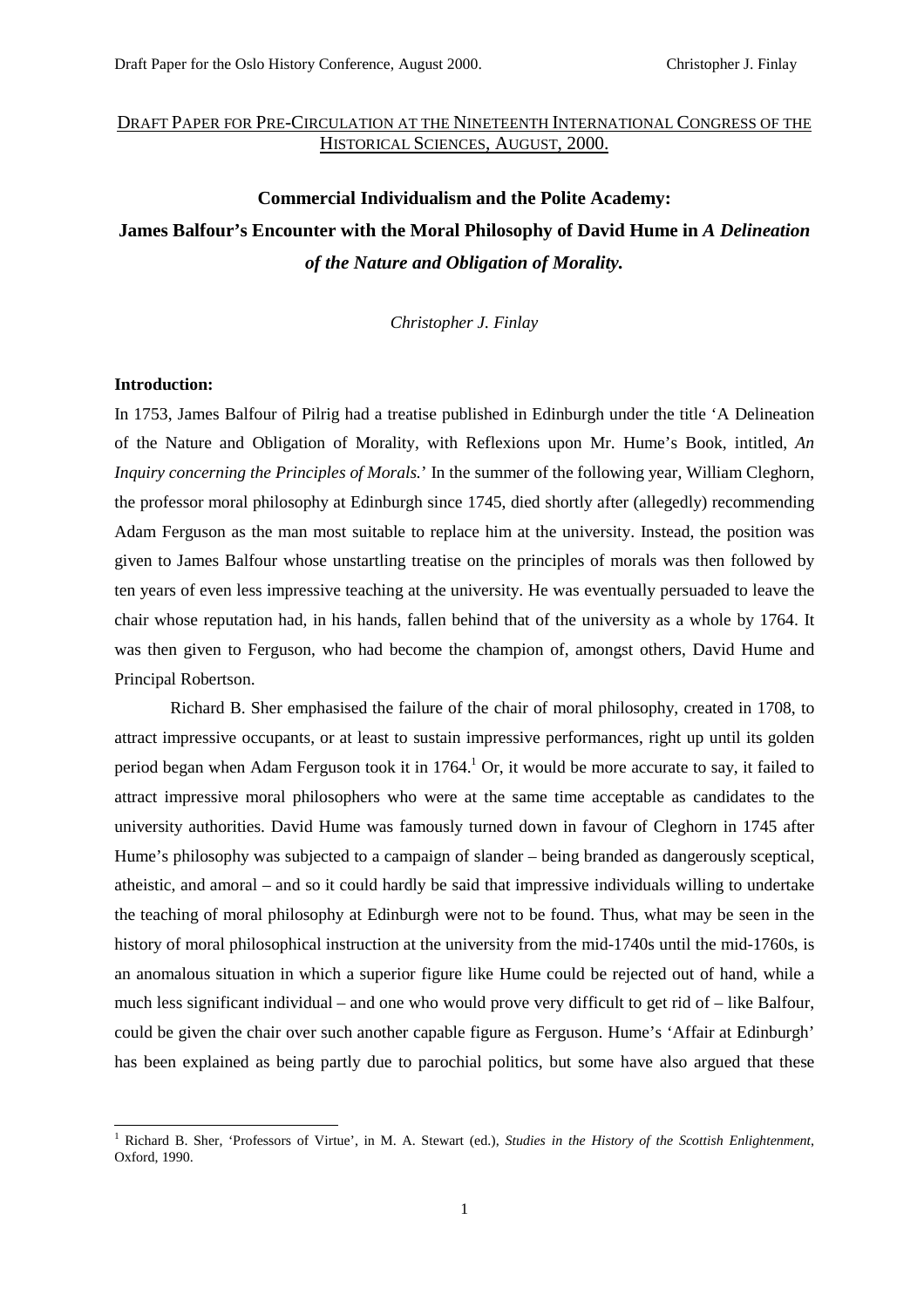factors were not sufficient on their own, to produce the outcome that occurred.<sup>2</sup> In addition, there was a problem with Hume's philosophical ideas that prevented him from being a welcome addition to the university in certain quarters.

In this paper, Balfour's response to Hume's moral philosophy is examined in order to find out what exactly was so objectionable about it from the point of view of the university. As Richard Sher has suggested, the fact that Balfour published an attempt at a refutation of Hume during the year previous to Cleghorn's death, would have done him no harm in his application for the position. Considered as an historical document, therefore, Balfour's treatise may tell us something about why the university authorities at Edinburgh were so averse to Hume's moral philosophy as well as about the kind of philosophical position that could be taken against it. In particular, attention is paid to the chapter in which Balfour explicitly takes on Hume's theory, his *Reflexions on Mr. Home's Scheme in General.*

#### **Balfour's major problems with Hume:**

Balfour introduces his response to Hume's moral philosophy by observing that such is the complexity of the relations between passions, virtues, ourselves and other beings, and their constant flux, "'tis no wonder if we are often at a loss to know our proper duty, and if, in many cases, the distinctions betwixt right and wrong appear very imperceptible."<sup>3</sup> However, he chooses not to adopt the position which he attributes to Plato (in his  $2<sup>nd</sup>$  Alcibiades) where he, "affirms, that we stand in need of the assistance of some superior being, to remove the mist that obscures our mind, and to furnish us with the proper means to distinguish between good and evil, and teach us how to act in a right manner, both with regard to God and man."<sup>4</sup> Although he acknowledges the difficulties, he insists that "the great lines of duty are, for the most part, clearly discoverable, if we will be at any reasonable pains to investigate them."<sup>5</sup> Where particular cases prove more difficult to disentangle than the general parameters of morality, "an honest intention" will "excuse a mistake in judgement, and, for the most part, prevent any palpable bad consequences of such mistake."<sup>6</sup> This, we may take to summarise the scope of moral philosophy for Mr. Balfour - the moral philosopher is cast in the role of guide for the perplexed through the complexities of moral decisions.

However, as regards the philosopher whose book Balfour set out to "subvert", he finds good basic intentions, but also a complete and dangerous failure. He writes that, "[o]ur author's professed design appears to be, to clear up the principles of morals, and place them in such a new an strong

Ibid., p. 102.

 2 See, for instance, Roger L. Emerson, 'The Affair at Edinburgh and the Project at Glasgow', in *Hume and Hume's Connexions*, ed. M. A. Stewart and John P. Wright, Edinburgh, 1994 and Sher, op.cit..

<sup>&</sup>lt;sup>3</sup> James Balfour, *A Delineation of the Nature and Obligation of Morality*, [Edinburgh, 1753] reprinted, Bristol, 1989, p. 102. (Referred to as *Delineation* below). <sup>4</sup>

<sup>&</sup>lt;sup>5</sup> Ibid., p. 103.

Ibid.*,* p. 103.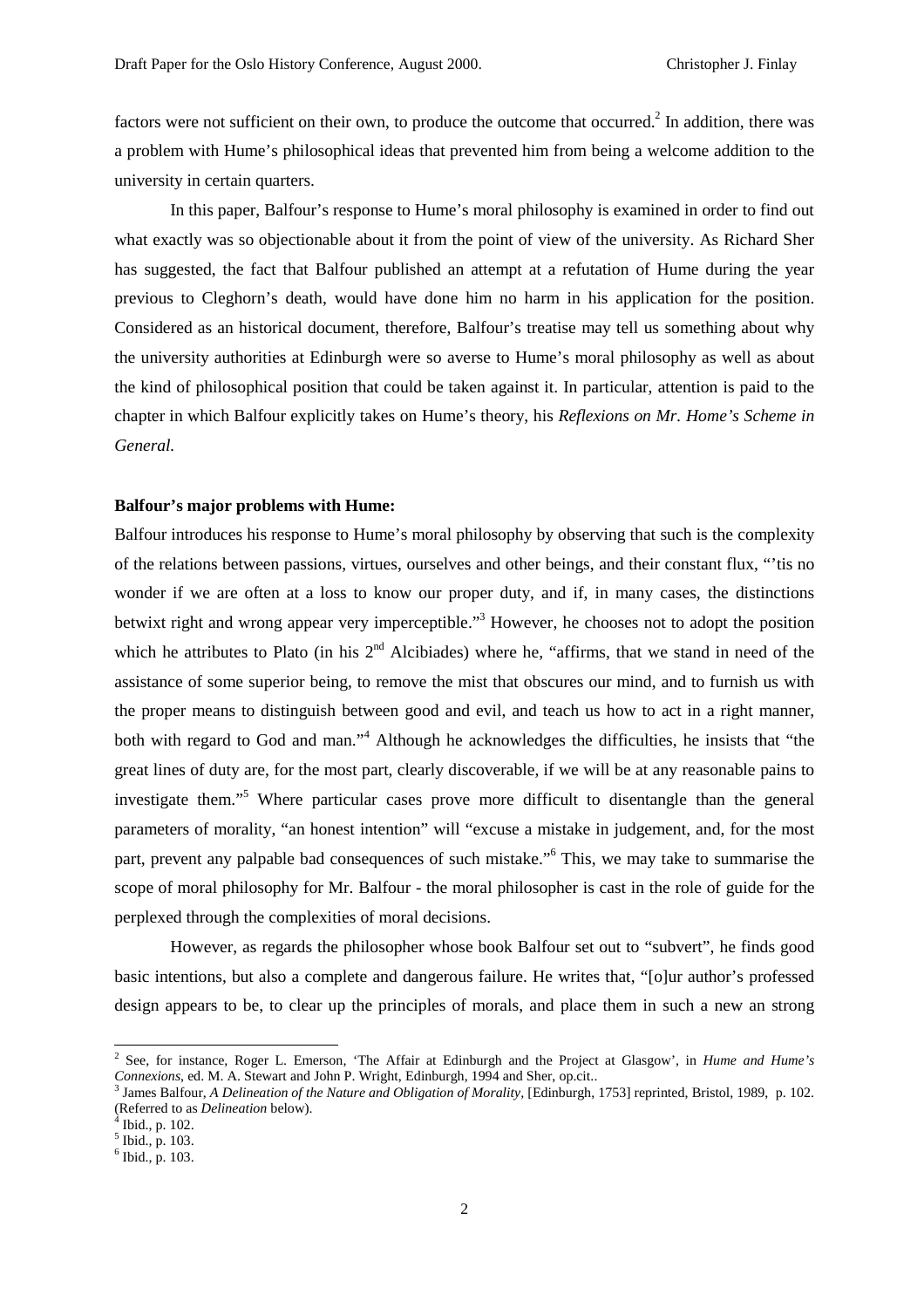point of light, as to render it more easy in particular cases, to discover the real difference betwixt right and wrong, and thereby to promote, and facilitate, the universal practice of virtue." However, Hume's excessive subtlety has led him astray in such a manner as to subvert the whole basis for moral judgements. Balfour writes that he, and his readers, "must be under a strong temptation to think, that [Hume] has on the contrary exerted all the force of his genius, applied the whole edge of that subtilty and acuteness, in which he excells, to extenuate, and render as imperceptible as possible, the difference betwixt virtue and vice, nay, to confound both in one undistinguishable chaos."<sup>7</sup>

Balfour's most vehement and fundamental objection to Hume's moral philosophy centres on the collapsing of any real distinction between *moral virtues,* and *talents,* and other such personal attributes. This was an element in Hume's moral philosophy that dated back to the third book of the *Treatise of Human Nature* published in 1740. In that work, Hume had grouped a wide range of personal attributes together under the heading of *natural virtues.* His analysis was divided into categories of *greatness of mind, goodness and benevolence,* and *natural abilities*. Hume argued at that point, as he had argued in correspondence with Francis Hutcheson,<sup>8</sup> that while *natural abilities* and *moral virtues* are distinguished in "all systems of ethics", with the former having no moral worth attributed to them, "[w]hoever considers the matter accurately, will find, that a dispute upon this head wou'd be merely a dispute of words, and that tho' these qualities are not altogether of the same kind, yet they agree in the most material circumstances."9 Hume writes in the first appendix to the *Enquiry Concerning the Principles of Morals* (entitled disparagingly, *Of Some Verbal Disputes*), "[o]n all occasions, where there might arise the least hesitation, I avoided the terms *virtue* and *vice*; because some of those qualities, which I classed among the objects of praise, receive, in the English language, the appellation of *talents*, rather than of virtues; as some of the blameable or censurable qualities are often called *defects*, rather than vices."<sup>10</sup>

Against Hume, Balfour argues that many of the things that are called virtues in Hume's work are really to be regarded as the means available to virtuous, but equally available to vicious, motives and purposes. According to his metaphor, a ship may be well built, i.e. possess the virtues of a good ship, but requires a good captain in order to sail well. He proceeds to attack Hume's collapsing of the distinction between moral virtues and other abilities at some length. Balfour writes that Hume, "misunderstood the proper nature of virtue, and, proceeding upon a fundamental mistake, has been led into a thousand absurdities." He presents a summary of Hume's conception of virtue saying that, "it is the possession of such qualities as are useful or agreeable to ourselves or others." As Balfour narrates Hume's theory, the nature or "merit" of virtue is found to reside in "its utility" and it is found that

 $<sup>7</sup>$  Ibid., p. 103.</sup>

<sup>&</sup>lt;sup>8</sup> J. Y. T. Greig, *Letters of David Hume*, Oxford, 1932, letter of Sept. 17<sup>th</sup>, 1739, vol. 1, 33-34. (Referred to as *LDH* below). 9 David Human *A Treating of Human Nature*, ad. David Este Norton and Mary J. Norton, Ox

David Hume*, A Treatise of Human Nature*, ed. David Fate Norton and Mary J. Norton, Oxford, 2000, p. 387. In the references below, this title is abbreviated to *Treatise*.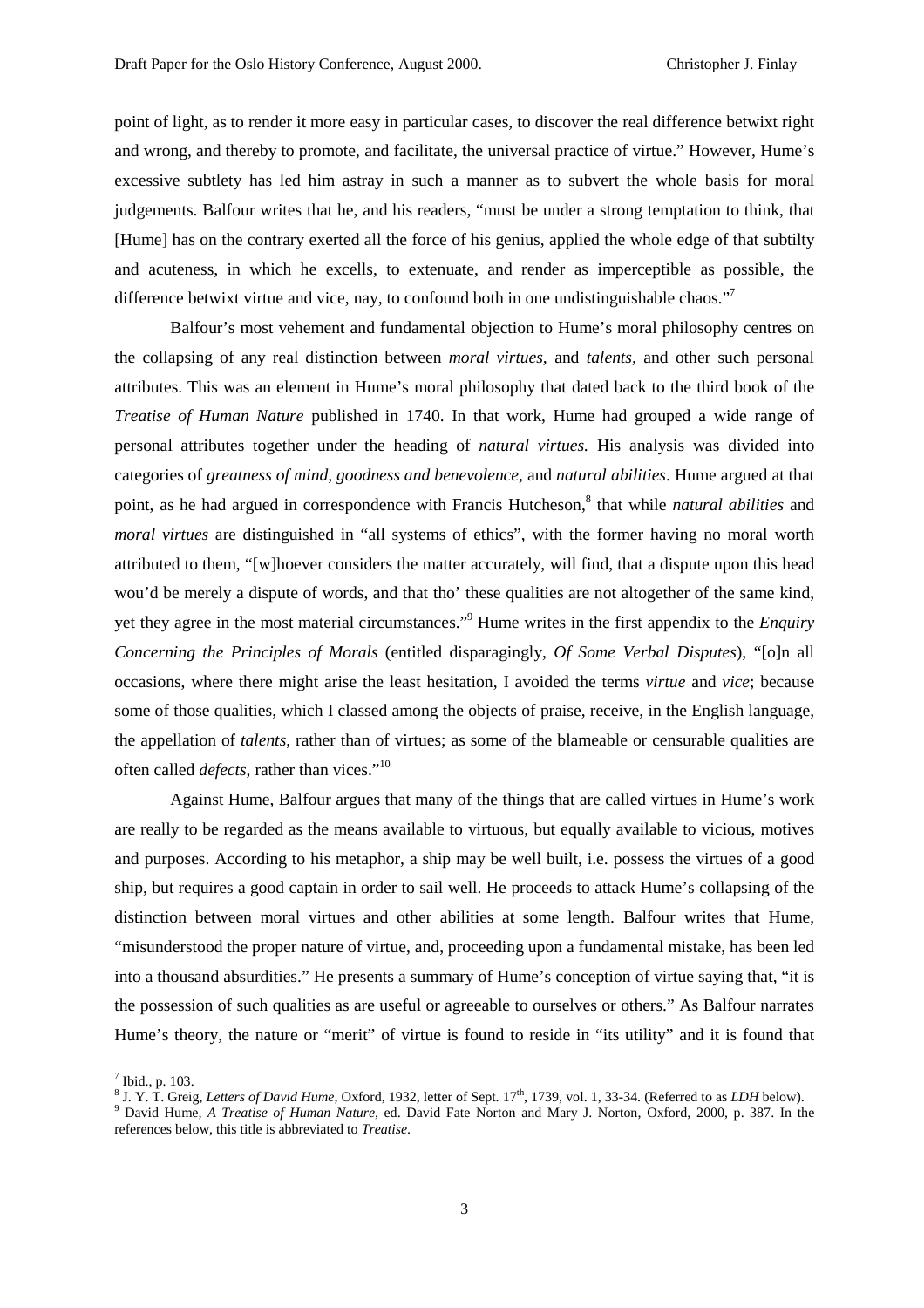Hume, "resolves that into a common sentiment of humanity..." This "sentiment of humanity" is, as Balfour observes, located only in the observer of moral characteristics. Balfour remarks in relation to this, that "most of those qualities placed by [Hume] among the virtues, are very different from humanity, and even many of them, as will by and by appear, do not so much as belong to the soul."<sup>11</sup>

 Balfour agrees with the basic principle that, "virtue is recommended chiefly by its utility," but disagrees that the distinction between moral virtues and personal abilities and attributes should be collapsed entirely into a concept of utility. He therefore adds to the principle of utility that, "the utility of virtue is of a peculiar kind, it has something in its nature that gives it a superior excellence, and essentially distinguishes it from the common idea of utility."<sup>12</sup> For Hume the differences were merely differences in degree and in the choice of words. Although, as he says, he has not been able to point out what the "quality of virtue" is that gives it its excellence, he says that it is sufficiently proved by the "general consent of mankind."<sup>13</sup>

However, Balfour proceeds to characterise what he takes to be the man of true virtue according to his own philosophy, and in so doing appears to contradict himself. He writes,

"But there appears no difficulty to point out this property of virtue, which is the source of its peculiar beauty and excellence. We have already shown, that an intention to do good, is essentially included in the notion of virtue. This intention is founded in original sentiment and affection, and capable of the greatest improvement by means of proper reasoning and reflexion, and of being thereby rendered a strong and habitual principle of action. Let us then suppose a man of this character, one who has an habitual inclination and intention to do good, and even to subject his own private gratifications to the more general good of others, who has been at pains to render this disposition a firm and uniform principle of conduct. How lovely is such a character, what a benign aspect does it bear to society. It is an original, active and natural source of blessings, which are thence derived to mankind in bounteous and delightful streams."<sup>14</sup>

Against this image, Balfour contrasts the kind of individual implied in David Hume's notion of moral virtue. Hume's man of virtue, "may be wise, learned, brave, witty, chearful [*sic*], handsome, cleanly, rich, and great." For Balfour, however, Hume's individual, "may possess all these qualities, and a thousand more of the same kind, and yet be without virtue." If this individual, Balfour argues, "has no habitual purpose or intention to do good to others," and at the same time, "his own sensual and selfish gratification is the sole study and care of his life", then he can at best be considered, "an useless and unworthy member of society".<sup>15</sup>

Balfour's key argument against Hume's notion of moral virtue is that many of the characteristics which Hume placed under the heading of *natural virtues* could as easily lend themselves to evil as to good purposes. He writes, "[a]ll those qualities, accounted virtuous by our

<sup>&</sup>lt;sup>10</sup> David Hume, Enquiries Concerning Human Understanding and Concerning the Principles of Morals, ed. L. A. Selby-Bigge and P. H. Nidditch, Oxford, 1975, p. 312. (Referred to as *Enquiries* below). <sup>11</sup> Delineation, pp. 105-6. <sup>12</sup> Ibid., p. 105-6.

<sup>13</sup> Ibid., p. 106.

<sup>14</sup> Ibid., p. 106.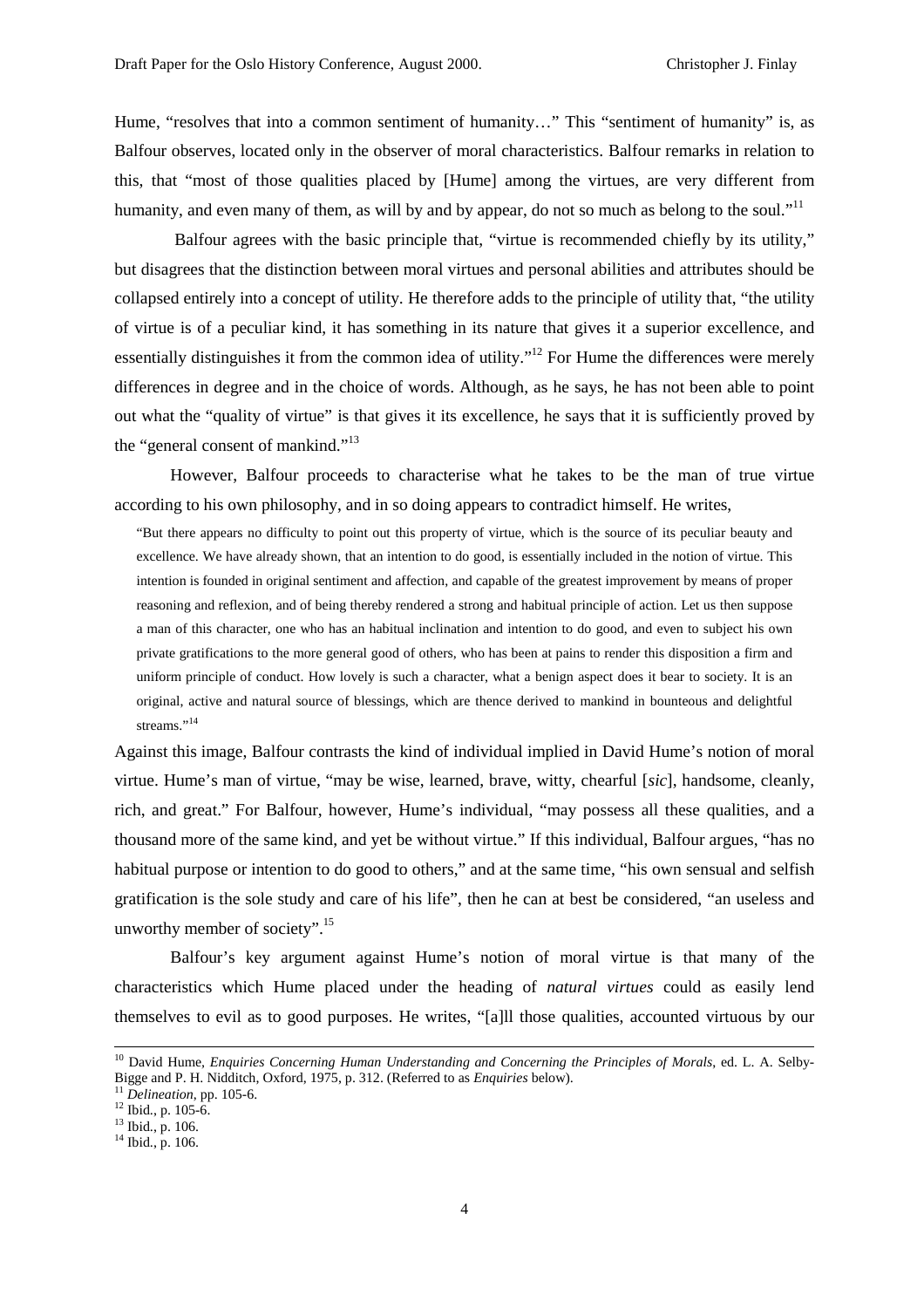author in respect of their utility, are indeed useful: but in what sense? in this only, that they are capable of being put to a good use; but they may be also put to a bad one." The difference between the different effects that can arise from these, as he would see it, so-called *virtues*, lies in the "virtuous disposition" of the person deploying them. Thus, for Balfour, *moral virtues*, properly so-called, are distinguished from the powers, i.e. the personal abilities, that may be employed to implement them.<sup>16</sup> He therefore declares that, "virtue is no other than the right application of such qualities, and exerting them in such a manner as to attain the good end proposed."<sup>17</sup>

Thus, in Balfour's view, the existence of personal abilities in a person is not sufficient for that person to deserve the denomination of *virtuous*: "A wicked and malicious man may be supposed possessed of them all."18 Hume's mistake, he argues, has been to confound the qualities themselves with the use that is made of them.<sup>19</sup> By reintroducing the distinction between personal powers, and moral virtues, Balfour is able to insist that the former can be used to vicious as well as virtuous ends. He writes that, "[a] person of small enduement is not capable of any great degree either of virtue or of vice. But one possessed of great abilities, is capable of a high degree of either, according as he uses them."20 For Balfour, the moral excellence of certain kinds of personal qualities and actions remained something that could not be deduced logically, but which he thought could be declared self-evident primarily on the basis that some phenomena were aesthetically pleasing to the observer in a different way to others. He writes,"<sup>'</sup>[t]is goodness, 'tis right intention alone, that infuses that charm which so much captivates and delights. This entirely coincides with the scheme we have laid down; but is totally subversive of that of our author."<sup>21</sup>

In support of his argument about the distinction between moral virtues and those personal qualities which may be used to attain either virtuous or vicious ends, Balfour calls upon the "antients". Against Hume's collapsing of this distinction he marshals Cicero and Juvenal, and through the former, Panetius the Stoic. In Juvenal's case, he says, "[i]n his tenth satire, […], he exposes, with great spirit and justness of thought, the vanity of power, eloquence and ambition, fortitude and military glory, and other things which men are apt to set a high value upon, when he considers them as not under the influence of virtue. The ancients, to be sure, can not be of any avail to our author, as their notions of virtue were diametrically opposite to his."<sup>22</sup> In fact, Hume was sufficiently confident

 $^{\rm 15}$  Ibid., p. 107.

 $^{16}$  Ibid., p.107-8.

<sup>&</sup>lt;sup>17</sup> Ibid., p.109.

<sup>18</sup> Ibid., p.109.

<sup>19</sup> Ibid., p.111.

 $^{20}$  Ibid., p.112.  $^{21}$  Ibid., p.114.

<sup>22</sup> Ibid., p.113.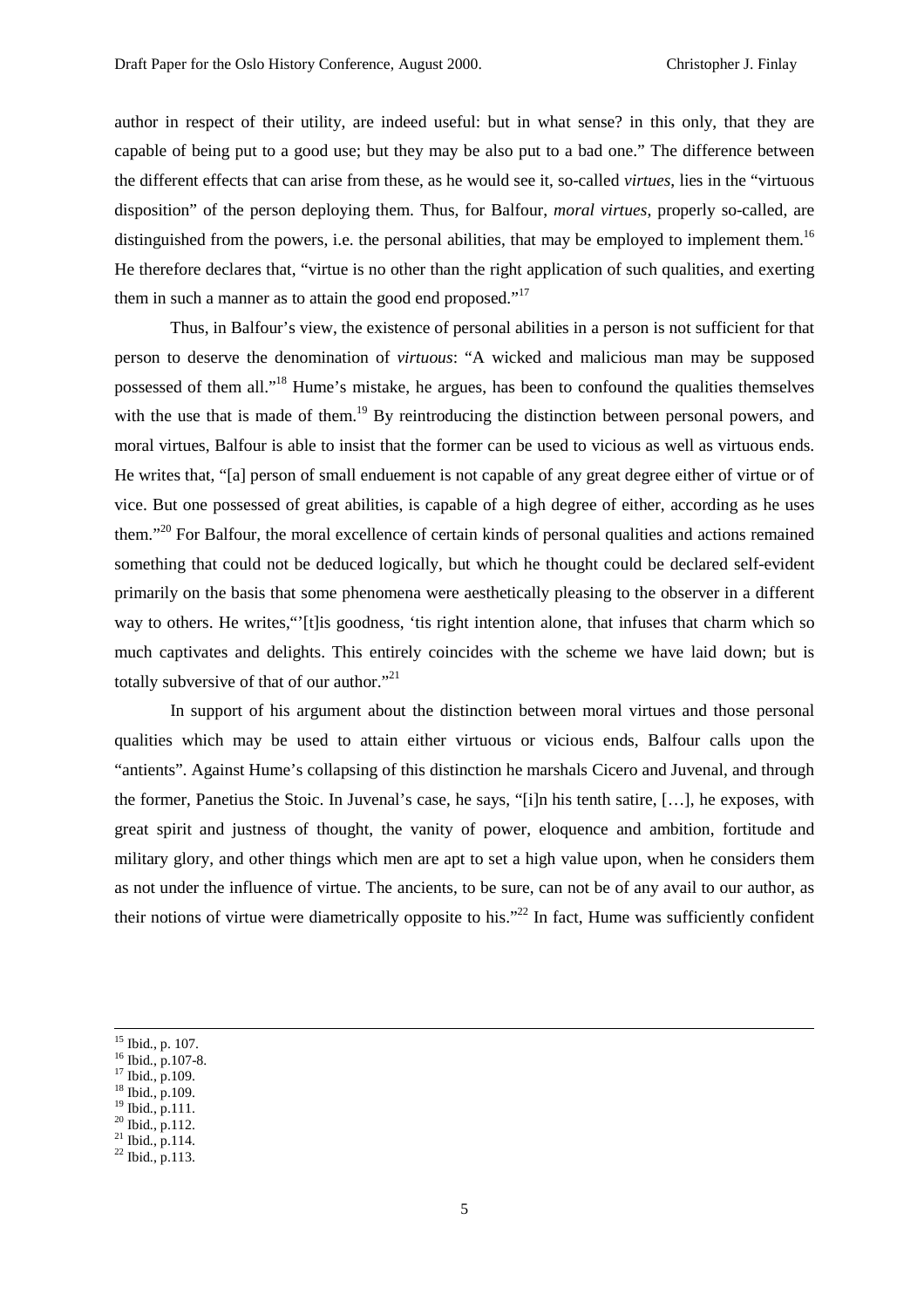as a modern not to feel it necessary to have the support of the ancients in such matters, remarking at significant moments on the confusions that permeated their writings on morality.<sup>23</sup>

#### *The Peculiarities of Hume's Characterisation of Virtue*

In Balfour's reading of Hume, his objections do not stop at the latter philosopher's collapsing of the distinction between moral virtues and natural abilities. He is particularly affronted by the range of attributes that Hume's use of the term *virtue*, and his explanation of the kinds of judgement associated with the term, covers, and the particular things that Hume names as being commonly judged to be virtuous in his sense. Balfour remarks that Hume, "indeed crouds into his assemblage of virtues, every enduement of the mind, every quality of the body, and every external ornament, and advantage of fortune."24 In fact, Hume's characterisation of the kinds of things typically regarded as virtuous includes, "not only the agreeable qualities of the mind, but the properties of the body, beauty, strength, and just proportion: nay, even external things, dress, riches, and indeed by a necessary consequence, pleasures of very kind."<sup>25</sup> This is consistent with the statement that Balfour quotes from Hume: "VIRTUE, says he […] consists in the possession of qualities useful or agreeable to the person himself, or to others."<sup>26</sup>

The conclusion that Balfour draws in response to Hume's theory at this point is significant. He makes the following summary statement about the consequences of Hume's argument:

"…this is certain, that he has paved the way to enrich mankind with the possession of a thousand virtues that were never once dreamt of before. For every minister of pleasure, even of the lowest kind, may put in his claim for virtue, and rise in his demands in proportion as he can increase our sensual gratifications. Strange morality indeed!" $^{27}$ 

From Balfour's perspective, this representation of Hume's moral theory is evidently understood to undermine its validity. However, when one examines the roots of Hume's philosophy, it becomes clear that not only is there some truth in what Balfour says, but also that the concern with pleasure, and the provision of sensual gratifications was not far from Hume's actual intentions. There are a number of aspects of Hume's philosophy which must be considered in order to clarify this.

Hume's moral philosophy was designed to overcome the problems that he perceived in both ancient and modern thought by introducing "the experimental method of reasoning".<sup>28</sup> According to the introduction to the *Treatise* this entailed basing all conclusions concerning human nature on prior observations, and Hume emphasised that such observations could best be made by examining the

<sup>&</sup>lt;sup>23</sup> See *Enquiries*, p.170; *LDH*, March or April 1734, vol.1, p. 16: "I found that the moral Philosophy transmitted to us by Antiquity labor'd under the same Inconvenience that has been found in their natural Philosophy, of being entirely Hypothetical, and depending more upon Invention than Experience. Every one consulted his Fancy in erecting Schemes of Virtue & of Happiness, without regarding human Nature, upon which every moral Conclusion must depend."

<sup>&</sup>lt;sup>24</sup> *Delineation*, p.109.<br><sup>25</sup> Ibid., p.116-7.

 $^{26}$  Ibid., p.120.

 $27$  Ibid., p. 118-9.

<sup>&</sup>lt;sup>28</sup> The subtitle to the *Treatise* reads, "Being an attempt to introduce the experimental method of reasoning into moral subjects."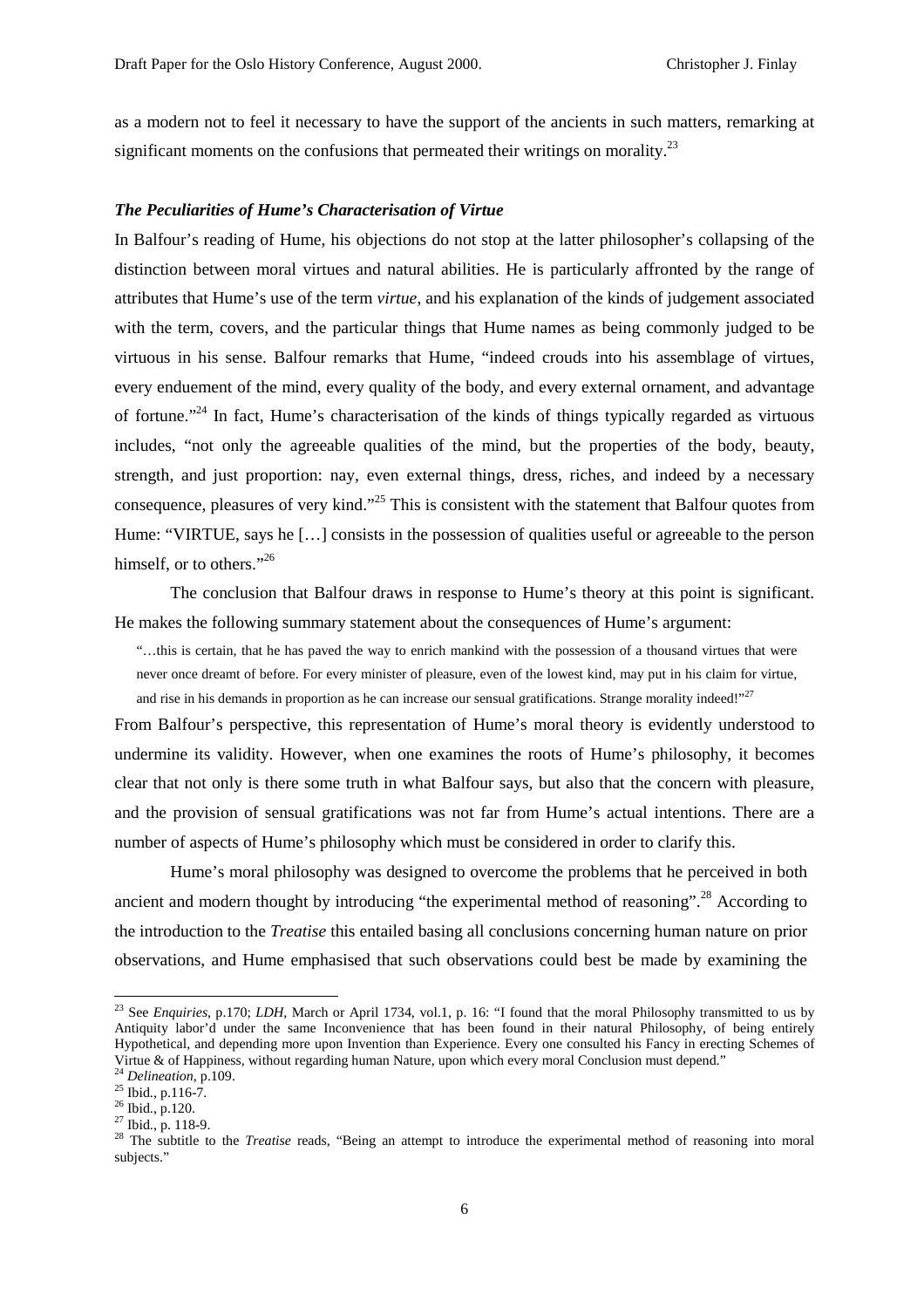practices of men, "in company, in affairs, and in their pleasures."29 Book II of the *Treatise* contributed to Hume's investigation by laying out the principles of human psychology. The first two of the three parts of this book concentrate on the manner in which individuals establish an awareness of their own social status and that of those who surround them. The first part concentrates on selfawareness in the form of *pride* (and *humility* its opposite), and the second on *love* or *esteem* (and their opposites in *hatred* and *contempt*).

In the theory that Hume develops in Book II of the *Treatise*, the individual is presented as continually and fundamentally concerned with social status. At the centre of his self-awareness stands the feeling of pride, or in adversity, the feeling of humility. The regard, or in Hume's terminology, the love or hatred, esteem or contempt, in which his individual is held by others, depends on the extent to which he can display ownership of certain kinds of objects. The objects which cause both pride in one's self, and esteem in those whom we encounter, are typified by property and riches,<sup>30</sup> but also extend through a wide range of personal attributes, and social and familial connections, associated with the possessor in an analogous way to the relation of property. The key feature of objects which cause pride and esteem – in short, the sense of social status – is that they possess the power to cause pleasure.

Hume's first presentation of the *natural virtues*, being those which cause such problems for Balfour, appears in part 3 of Book III of the *Treatise*. At this point, Hume explains that his understanding of these is derived from the psychological theory presented in Book II, and in particular, the kinds of moral judgements covered by Book III part 3 are the same, he says, as the kind of social judgements made in Book II part 2 (on *love and hatred*). Thus, Hume's theory of natural virtues does originate in a concern with the distribution of pleasures, and the objects which cause pleasure, in society. So Balfour's characterisation of his moral philosophy does not in fact stray too far from the truth.

There are two other objections that Balfour raises about Hume's philosophy in this text which need to be examined at this point. First of all, he finds that in Hume's theory of morality, there is no satisfactory theory of selfless motivation, sufficient to overcome selfish, individualistic motives; secondly, he finds that Hume outlines a theory of cultural-moral relativism in the *Dialogue* that accompanies his *Enquiry*. By examining the first case, a fundamental difference emerges between the two philosophers over the role that their respective contributions to moral philosophy is supposed to fill.

 $^{\rm 29}$  Treatise, p. 6.

<sup>&</sup>lt;sup>30</sup> Hume writes at the beginning of section II.1.x (*Of property and riches*), "[b]ut the relation, which is esteem'd the closest, and which of all others produces most commonly the passion of pride, is that of *property*." *Treatise*, p. 309.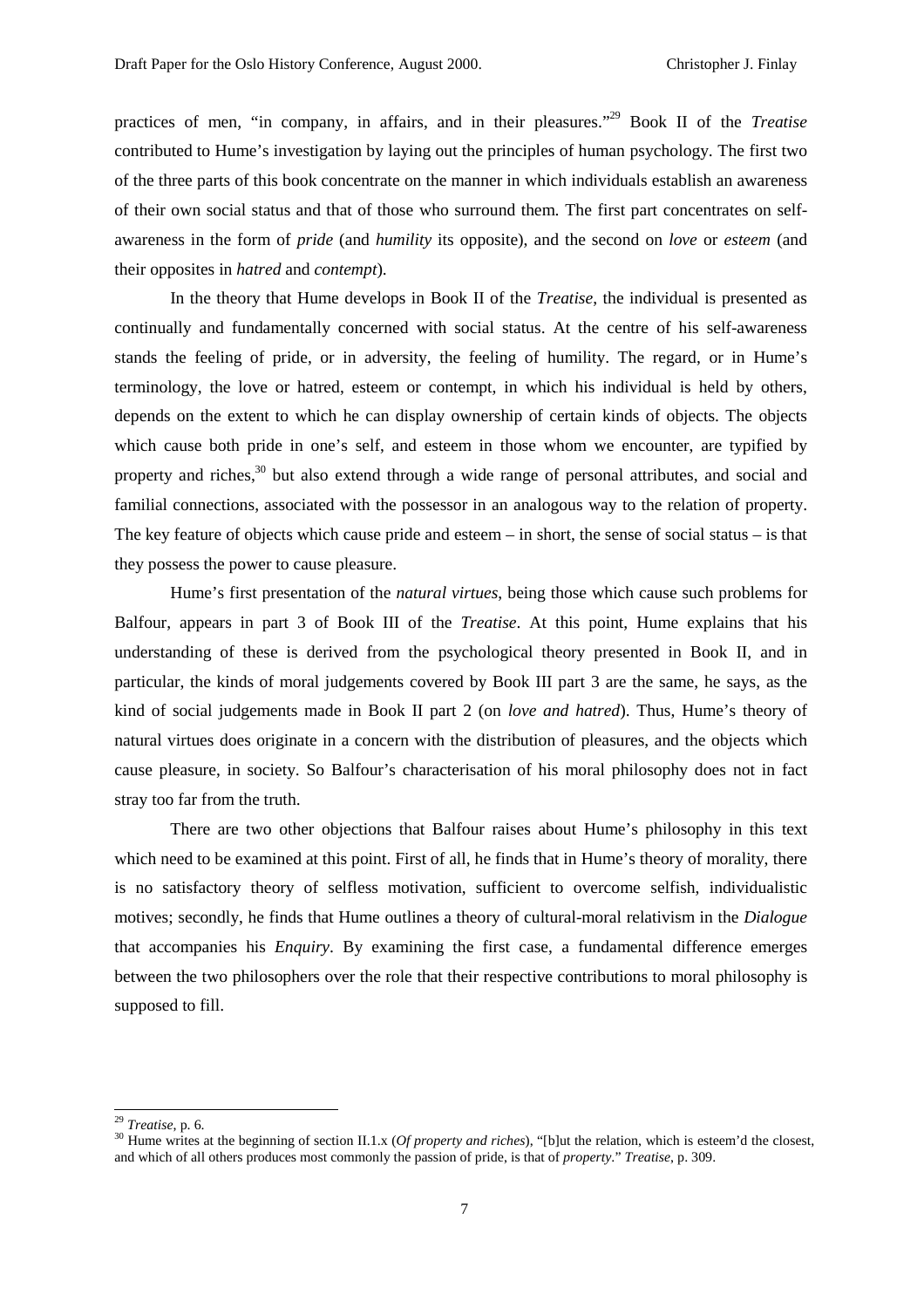#### *Private Versus Public Interests*

Balfour finds that Hume provides no means by which the selfish motives of mankind may be countermanded by some other set of motives – either selflessness or public spiritedness. In particular, there is no room in Hume's scheme, he believes, for either "self-denial" or "humility", virtues for which Hume appears to have particular contempt. This part indicates a fundamental difference in the function of moral philosophical investigation and teaching between the two philosophers. Hume's nominalism arises from his desire to know how it is that virtues are commonly understood; Balfour's preaching arises from his belief in the tenets of a philosophy that may be characterised as a fusion between Christian Stoicism and civic humanism (it emphasises both self-denial and humility, and public spirited service).

Balfour indicates the kind of human passions that do not naturally arise but which would, in his view, be most beneficial to humanity if they did. He writes,

"if we were so constituted, as that the principle of humanity was the source of our highest satisfaction, such constitution, as we are social creatures, would undoubtedly contribute to the greatest perfection of our happiness; and therefore, in our calm reflexions, this is what we must naturally wish and desire."<sup>31</sup>

This "principle of humanity" combines benevolence and self-denial in such a way as to motivate individuals to regard the good of society as more important than their own interests. However, he finds that human nature is such that these motives do not arise without the input of the moral philosopher. He observes that, "such constitution is far from agreeing to the prevailing character of mankind." The question for the moral philosopher to answer is, "[w]here, then, shall we find proper countermotives to subdue the force of the selfish passions, and give an habitual ascendant to the social ones." Balfour judges that Hume's "scheme" provides no such answer:

"it points out no general sentiment arising from the beauty and order of the constitution, or from the happy effect resulting to virtue in the final issue of things, which might be of force sufficient to accomplish this great object of morality, *viz.* to subject the selfish passions to the general good: on the contrary, he talks of the moral differences as taking but a slender hold of the heart."<sup>32</sup>

Such teleological thinking as would posit a "final issue" to things was indeed far from Hume's mind. As regards the general good, Hume's concern was with the manner in which consensual legal conventions – the *artificial virtues* of justice – became established. Such conventions did not promote shared, positive ends, but served the negative purpose of setting limits to the destructive potential of unrestrained self-interest.

Hume's concern with the description, through "experimental" investigation, of how humans actually make judgements and establish shared "general rules", marked a fundamental difference in his approach to moral philosophy from that of Balfour. Balfour appears to have recognised some truth in Hume's argument that selfless moral motives were not naturally strong in individuals, but saw the

<sup>&</sup>lt;sup>31</sup> *Delineation*, pp. 122-3.<br><sup>32</sup> Ibid., pp. 122-3.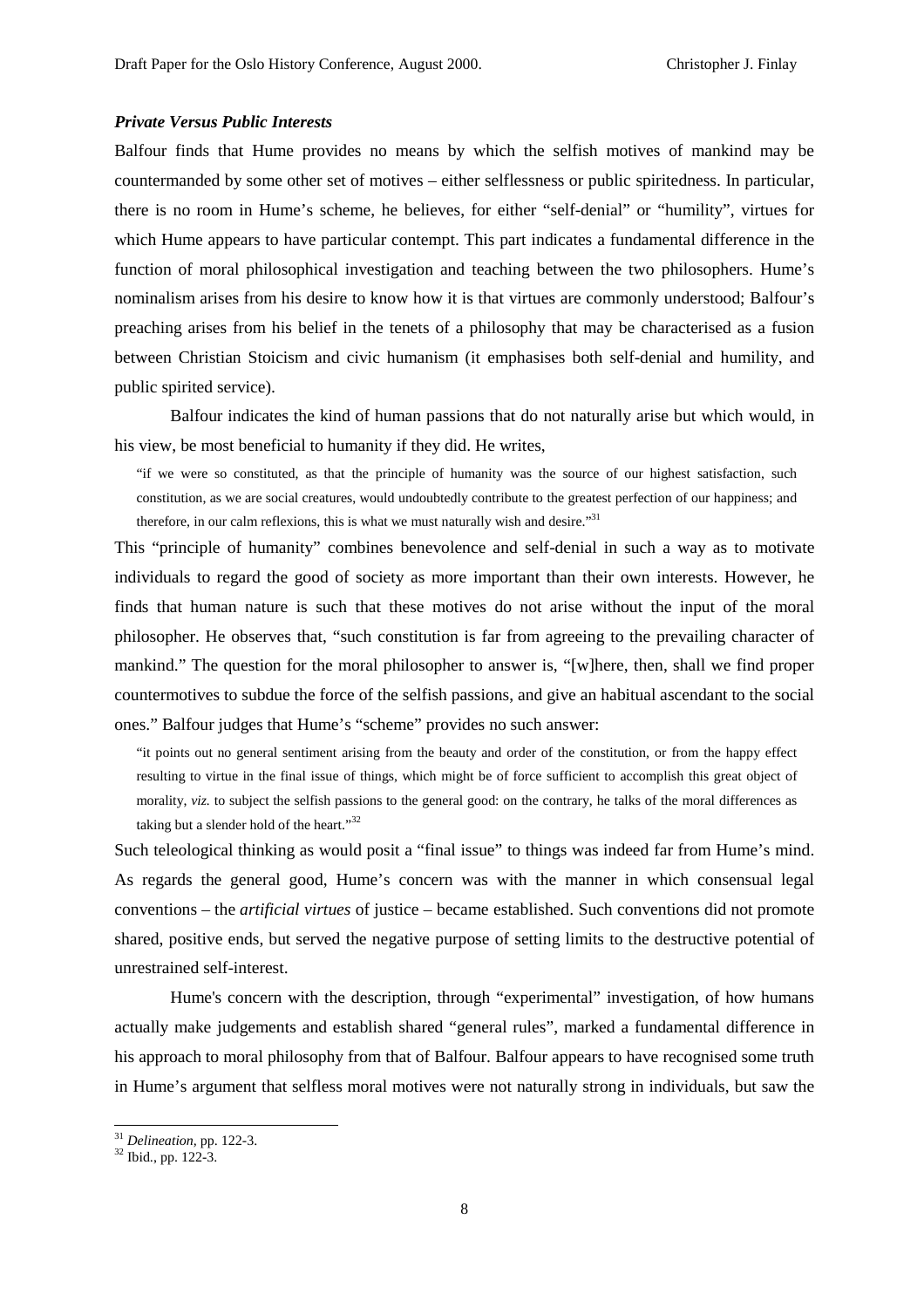philosopher's role as one of struggling against this fact. For Balfour, the moral philosopher was dutybound to encourage motives directed towards the "general good", i.e. towards shared ends, by preaching the evils of self-interested and proud behaviour.

Balfour attempts to rehabilitate the need to encourage two elements in moral psychology which Hume had rejected. Self-denial and humility which Hume had, "banished to the monasteries with abundance of scorn and sever invective", are called upon as the "largest sources of virtue, and the most shining ornaments of the men of the world." The purpose of self-denial, according to Balfour, is, "to subdue the private affections; it is a noble virtue that stands opposite to all the selfish passions at once." Self-denial is supposed to, "moderate their violence, to check their indulgence, and, by a steady discipline, to reduce them to a proper subjection: and this it does, not from humour or caprice, but in order to attain the noblest of all purposes, that is, to secure to the social virtues the empire over the mind."<sup>33</sup> Humility is found to be, "a species of self denial," which, "stands opposed to all the passions in general…". For Balfour, pride is "certainly" a vice, and, "[t]here is perhaps no vice in great life more hurtful to society than pride." The examples he presents, designed to illustrate the social benefits of actions motivated by humility rather than pride, are primarily military or political and derived from classical sources. He declares, "no virtue sets a great character in such a beautiful point of light, as does humility."34

Hume, however, refuses to accept the moral condemnation of pride and the self-directed motives to which it gives rise. For Hume, the concern with social status was an evident, empirical fact that had to be understood and accommodated in moral philosophy rather than frowned upon and dismissed as unacceptable. His theory of justice, law and artificial virtue, first expounded in the *Treatise*, Book III, part 2, explains how such motives are kept within reasonable boundaries, i.e. how they are prevented from damaging the interests of other members of society, or indeed a society as a whole.

On the basis of these various criticisms of Hume's moral "scheme", Balfour ultimately finds that his philosophy contains, "repugnant principles", in which the predominant principle is "immediate self-love". He accuses Hume of reinstating Epicureanism, "the antient scheme which excluded religion…". Both Hume and the Epicureans are supposed to have "referred all to self-love and immediate enjoyment," but Balfour implies that Hume is the worse influence since Epicurus, "excluded the grosser pleasures of sense, and introduced the virtues as subordinate ministers to the happiness he proposed."<sup>35</sup>

To crown it all, for Balfour, Hume is found to have asserted that moral codes are culturally specific, varying from context to context. The *Dialogue* attached to the *Enquiry*, suggests that

<sup>33</sup> Ibid., p. 124.

 $^{10101}$ ,  $^{110101}$ ,  $^{110101}$ ,  $^{110101}$ ,  $^{110101}$ 

<sup>35</sup> Ibid., p.123.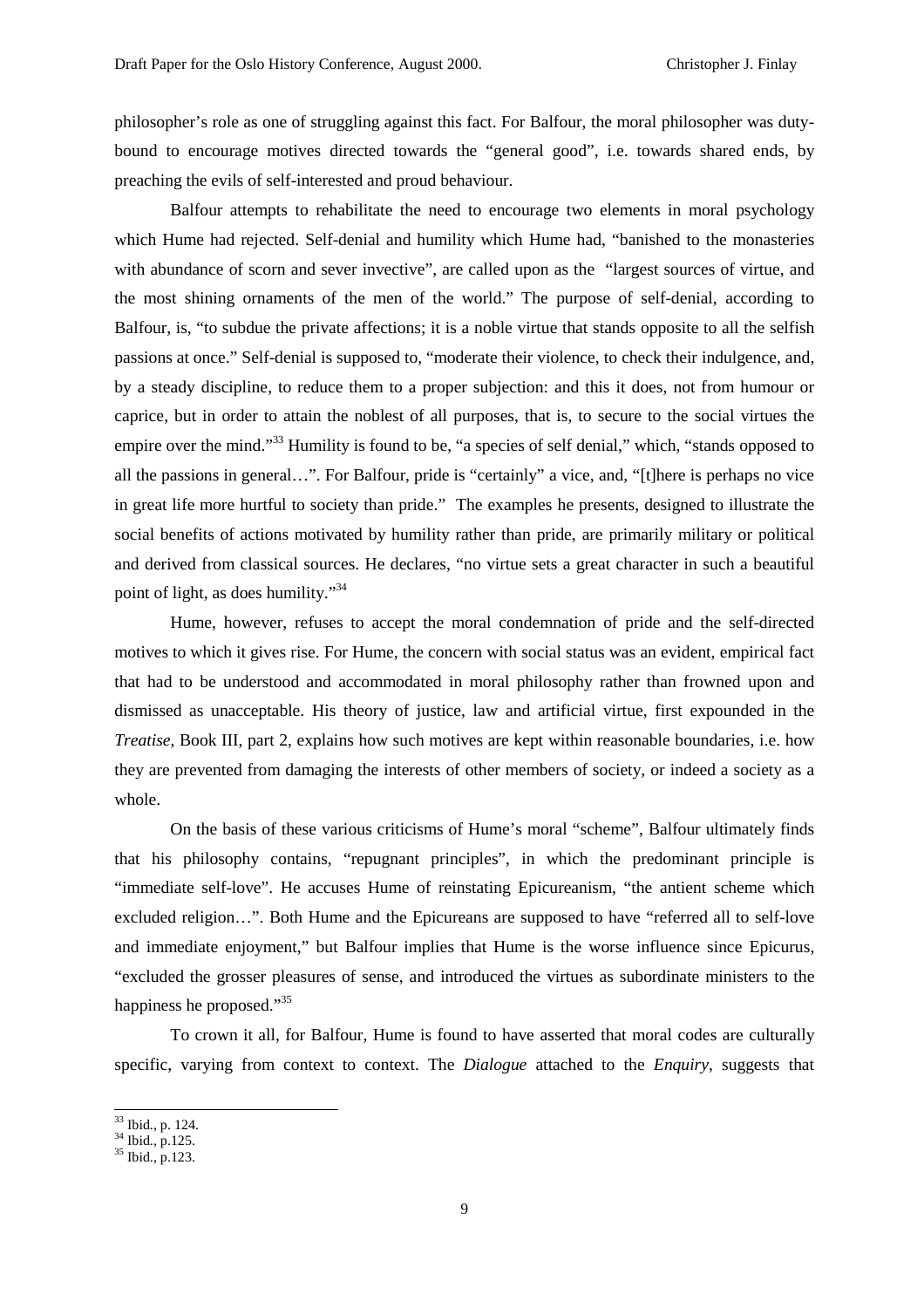different things will be called virtuous and vicious in different cultural and historical contexts. Balfour writes that Hume, "observes that, in some countries, certain actions have been deemed virtuous, or vicious, which, in other countries, have passed under the contrary denominations…. [and] would seem to deduce the following conclusion […] that fashion, vogue, custom, and law were the chief foundation of all moral determinations." Balfour disagrees, allowing only that the means to protect or attain to moral virtues may vary from case to case.<sup>36</sup>

#### **Contexts and Conclusions:**

So why did this conflict in moral positions arise? Contextualisation provides part of the answer. Both Balfour and Hume derive insight from Shaftesbury and Hutcheson, in particular on the aesthetics of morality. For both, a moral sense of sorts is called into play, although Balfour reads like he is closer to Shaftesbury in his emphasis on the beauty of the morally virtuous character. However, the two philosophers take this insight in different directions. Balfour appeals to the civic humanist ethos found in "the polite academy",<sup>37</sup> and which informed the writings of Shaftesbury; he seeks a foundation for a peaceful and sociable civic-Christian morality which may be preached by the moral philosopher. Hume, however, endeavours to describe the use of moral concepts and language as they are found in his experience.

Balfour had a particular problem with the nominalism of Hume's moral philosophy. For Hume, because his exploration of morality was descriptive rather than prescriptive, moral attributes, or *virtues*, were taken to be those things which are referred to as such. They are not intrinsic qualities: Hume's argument in *Treatise*, Book III, part 1, shows how any realist conception of moral qualities is untenable, and he replaces such theories with a moral sense theory derived from Hutcheson and Shaftesbury. Balfour appears to be trying to take a Shaftesburian notion of the aesthetic perception of moral goodness in a different direction from that of Hume. For Balfour, the moral righteousness of a benevolent character is self-evident; Hume does not disagree with this directly (although for him the righteousness is not so much discovered through perception as established) but collapses the distinction between those characteristics of behaviour called virtuous in Christian and civic humanist morality and those which may be called virtues in other utilitarian terms.

Hume's "experimental" human psychology strongly reflects the experience of an advanced commercial society, one in which consumption had become strongly implicated in the visible management of social status. This may reflect his experience of English society rather than Scotland

<sup>36</sup> Ibid., p. 128.

 $37$  On the importance of civic humanist ideas in the Scottish universities at this time see Peter Jones, 'The Scottish Professoriate and the Polite Academy, 1720-46', in *Wealth and Virtue: the Shaping of Political Economy in the Scottish Enlightenment*, ed. Istvan Hont and Michael Ignatieff, Cambridge, 1983.